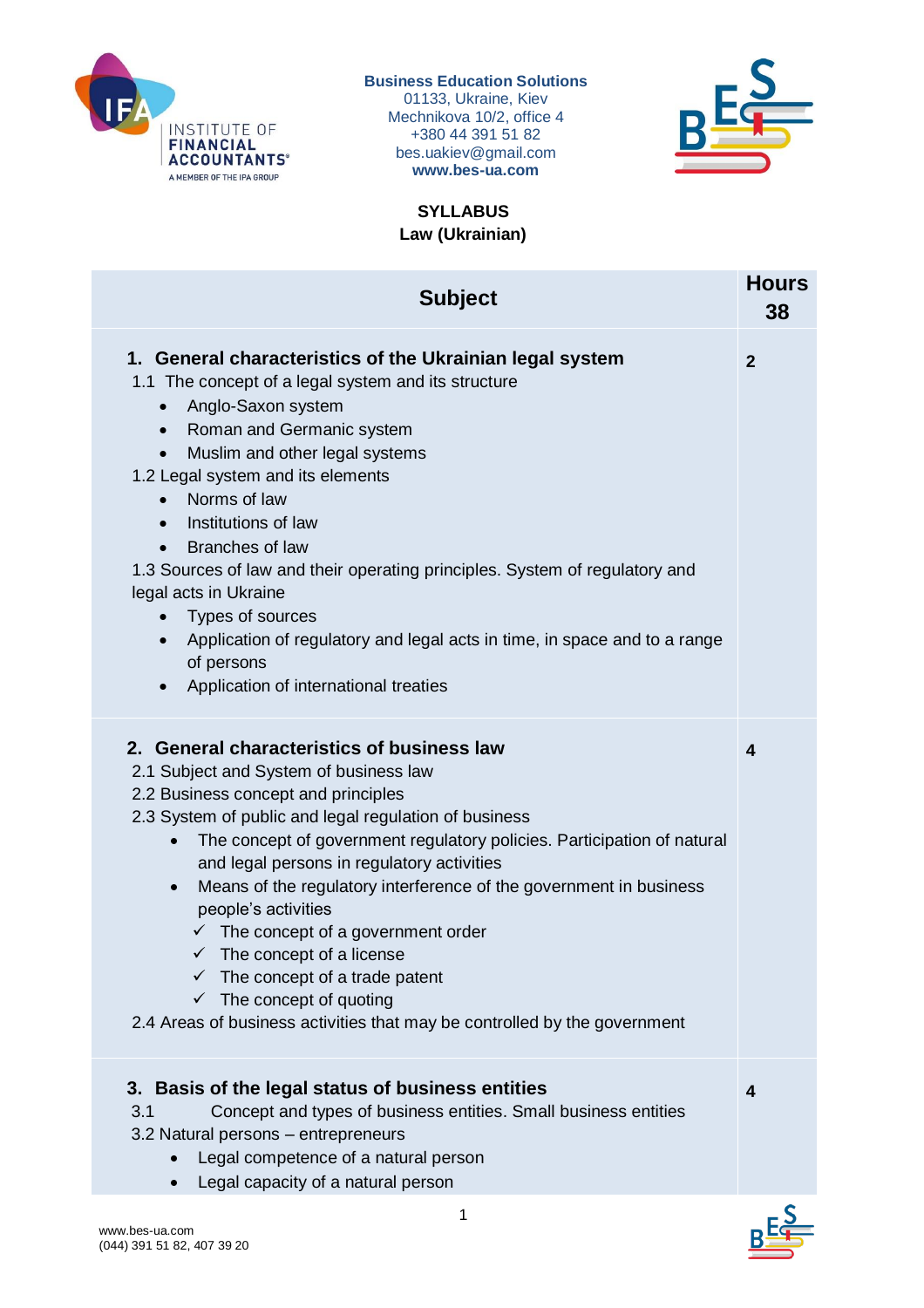| Restrictions on legal competence and capacity of a natural person<br>Obtaining a private entrepreneur status by a natural person                                                                                                                                                                                                                                                                                                                                                                                                                                                       |              |
|----------------------------------------------------------------------------------------------------------------------------------------------------------------------------------------------------------------------------------------------------------------------------------------------------------------------------------------------------------------------------------------------------------------------------------------------------------------------------------------------------------------------------------------------------------------------------------------|--------------|
| 3.3 Legal persons<br>• The concept, attributes, types and organizational and legal forms of<br>legal persons                                                                                                                                                                                                                                                                                                                                                                                                                                                                           |              |
| Legal competence and capacity of a legal person<br>$\bullet$<br>The concept, methods of and procedures for establishing a legal<br>$\bullet$<br>person                                                                                                                                                                                                                                                                                                                                                                                                                                 |              |
| Termination of a legal person<br>3.4 General characteristics of some organizational and legal forms of legal<br>persons                                                                                                                                                                                                                                                                                                                                                                                                                                                                |              |
| Commercial legal persons<br>$\bullet$<br>$\checkmark$ The concept, types of a business association<br>$\checkmark$ The concept of a production cooperative<br>$\checkmark$ The concept of a state commercial enterprise<br>$\checkmark$ The concept of a government enterprise<br>$\checkmark$ The concept of a communal unitary enterprise<br>Nonprofit legal persons<br>$\checkmark$ The concept of an institution<br>$\checkmark$ The concept of a consumer cooperative<br>$\checkmark$ The concept of a union of citizens<br>$\checkmark$ The concept of a charitable organization |              |
| 4. Joint Stock Company<br>4.1 The concept and types of joint stock companies<br>4.2 Procedure for establishing a joint stock company<br>Stages of forming an open joint stock company<br>Foundation documents<br>4.4 Share capital<br>4.5 Governing bodies of a joint stock company                                                                                                                                                                                                                                                                                                    | $\mathbf{2}$ |
| 5. Property (capital) of legal persons<br>5.1 General provisions on the ownership right and other property rights<br>The concept of the ownership right<br>Reasons for acquiring and discontinuing the ownership right<br>$\bullet$<br>Property rights of persons that are not owners<br>5.2 Composition and sources of forming the property of legal persons                                                                                                                                                                                                                          | $\mathbf{2}$ |
| General provisions of the law of obligations<br>6.<br>6.1 General provisions on obligations. Grounds for arising of an obligation<br>Reasons for arising of an obligation. The concept and types of deals<br>$\bullet$<br>Invalidation of deals<br>$\bullet$<br>Types of obligations<br>$\bullet$<br>$\checkmark$ The concept of obligations with many parties (partial and joint)<br>$\checkmark$ The concept of alternative and optional obligations                                                                                                                                 | $\mathbf{2}$ |

 $B = \frac{S}{S}$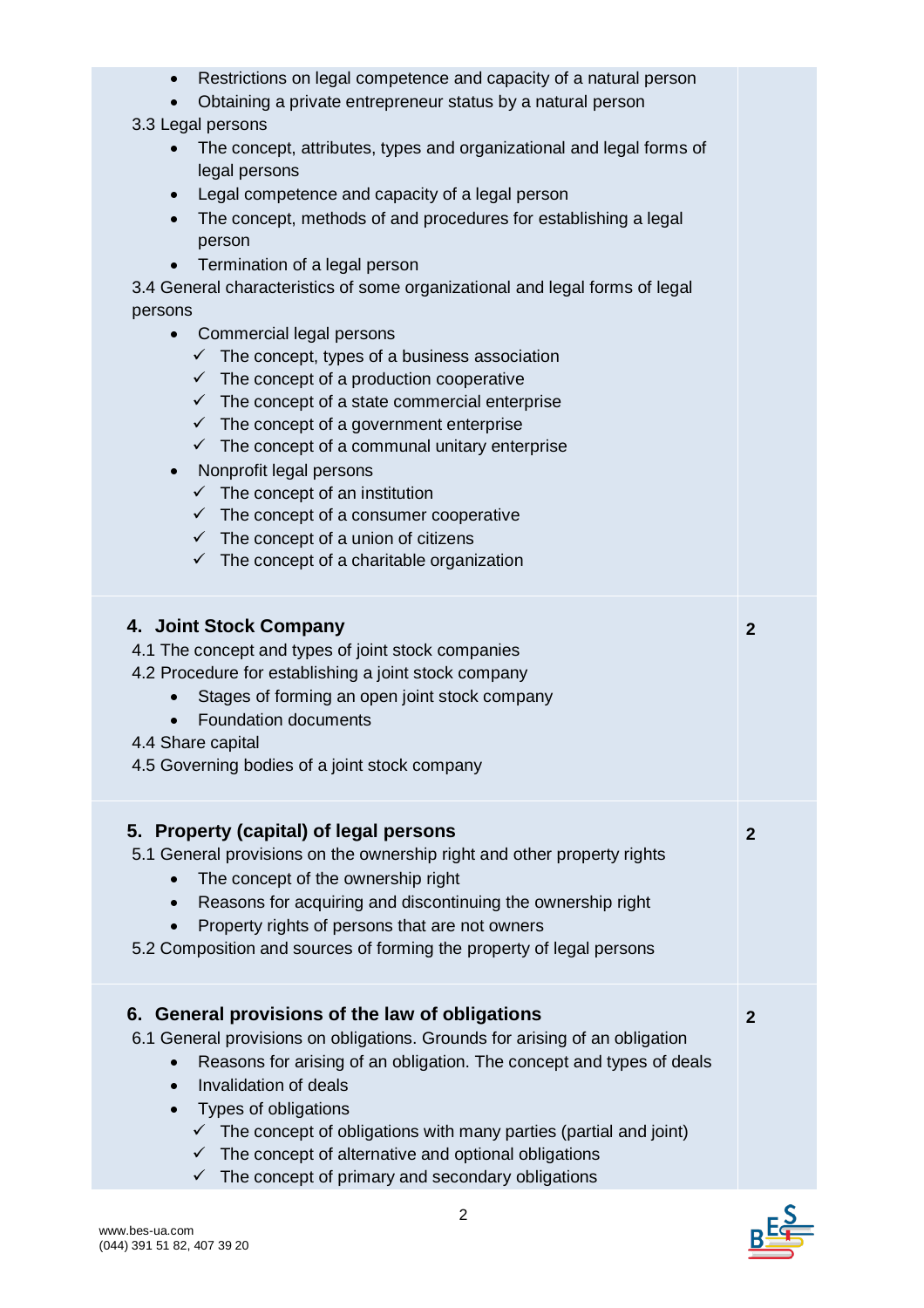| $\checkmark$ The concept of public obligations<br>6.2 Fulfillment of an obligation                                                                       |              |
|----------------------------------------------------------------------------------------------------------------------------------------------------------|--------------|
| The concept of fulfillment and the principle of proper fulfillment of an                                                                                 |              |
| obligation<br>Subject, place, time and method of the fulfillment of an obligation                                                                        |              |
| 6.3 Methods of securing obligations                                                                                                                      |              |
| Forfeit<br>$\bullet$<br>Collateral<br>$\bullet$                                                                                                          |              |
| Down payment<br>$\bullet$                                                                                                                                |              |
| Surety<br>$\bullet$                                                                                                                                      |              |
| Guarantee<br>$\bullet$<br>Retention<br>$\bullet$                                                                                                         |              |
| 6.4 Termination of obligations                                                                                                                           |              |
| 7. The general provisions of contract law                                                                                                                | $\mathbf{2}$ |
| 7.1 The concept and types of contracts                                                                                                                   |              |
| 7.2 The content of contracts<br>7.3 Concluding, changing and canceling contracts                                                                         |              |
| Place, form and moment of concluding a contract<br>$\bullet$                                                                                             |              |
| Offer and acceptance<br>$\bullet$                                                                                                                        |              |
| Specific features of concluding individual types of contracts<br>$\bullet$<br>Grounds and consequences of changing and canceling a contract<br>$\bullet$ |              |
| 7.4 General characteristics of individual contracts for transferring the                                                                                 |              |
| ownership                                                                                                                                                |              |
| General sale and purchase contract<br>$\bullet$<br>Retail sale and purchase contract<br>$\bullet$                                                        |              |
| Delivery contract<br>$\bullet$                                                                                                                           |              |
| Other types of sale and purchase contracts                                                                                                               |              |
| $\checkmark$ The concept of the agreement of contracting the agriculture<br>produce                                                                      |              |
| The concept of barter contracts<br>$\checkmark$                                                                                                          |              |
| 8. Protection of rights and legitimate interests of business entities                                                                                    | $\mathbf{2}$ |
| 8.1 Ukrainian judicial system                                                                                                                            |              |
| Powers of the Ukrainian Constitutional Court<br>Common law courts<br>$\bullet$                                                                           |              |
| Arbitration courts. International commercial arbitration                                                                                                 |              |
| 8.2 Dispute settlement procedures applied by different judicial bodies                                                                                   |              |
| Out-of-court methods of protecting business entities<br>Consideration of disputes by business law courts<br>$\bullet$                                    |              |
| Enforcement of business law courts' rulings<br>$\bullet$                                                                                                 |              |
| 9. Legal regulation of rehabilitation and bankruptcy of business                                                                                         | 4            |
| entities                                                                                                                                                 |              |
| 9.1 The concept of insolvency and bankruptcy<br>9.2 Parties and other participants in bankruptcy proceedings                                             |              |
| 3                                                                                                                                                        |              |

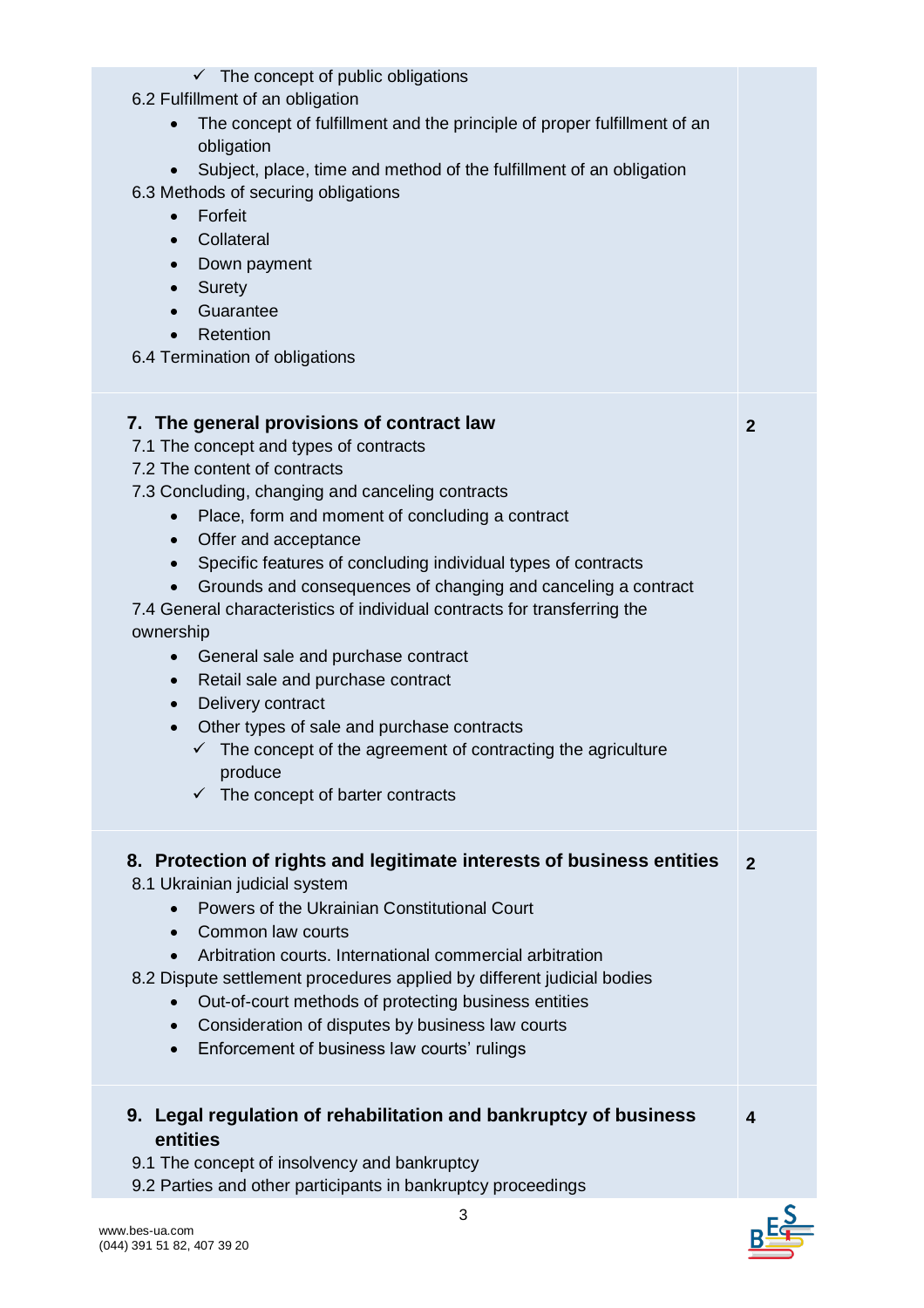| 9.3 Stages of bankruptcy proceedings                                                                                                                                  |                  |
|-----------------------------------------------------------------------------------------------------------------------------------------------------------------------|------------------|
| Initiation of proceedings<br>$\bullet$                                                                                                                                |                  |
| Preparatory hearing of the business law court<br>$\bullet$                                                                                                            |                  |
| Identifying creditors and those who are willing to participate in the<br>$\bullet$                                                                                    |                  |
| sanation of the debtor                                                                                                                                                |                  |
| Preliminary hearing of the business law court<br>$\bullet$                                                                                                            |                  |
| Adjudging a debtor bankrupt and bankruptcy announcement<br>$\bullet$                                                                                                  |                  |
| Termination of bankruptcy proceedings<br>$\bullet$                                                                                                                    |                  |
| 9.4 Out-of-court and court procedures applied to a debtor                                                                                                             |                  |
| Managing the debtor's assets<br>$\bullet$                                                                                                                             |                  |
| Sanation of the debtor<br>$\bullet$                                                                                                                                   |                  |
| Concluding an amicable agreement<br>$\bullet$                                                                                                                         |                  |
| Liquidation procedure<br>$\bullet$                                                                                                                                    |                  |
|                                                                                                                                                                       |                  |
| 10. General characteristics of the labor contract                                                                                                                     | $\overline{2}$   |
| 10.1 General characteristics of Ukrainian labor legislation                                                                                                           |                  |
| 10.2 The concept and content of a labor contract                                                                                                                      |                  |
| 10.3 Procedures for concluding a labor contract. Types of the labor contract                                                                                          |                  |
| 10.4 Contract as a special form of the labor contract                                                                                                                 |                  |
| 10.5 Changing conditions of a labor contract                                                                                                                          |                  |
| 10.6 Termination of a labor contract<br>10.7 Procedures for considering labor disputes                                                                                |                  |
|                                                                                                                                                                       |                  |
|                                                                                                                                                                       |                  |
| 11. Governmental supervision and control agencies in the area of<br>business                                                                                          | $\boldsymbol{4}$ |
| 11.1 Legal framework for governmental control of business activities. Types of<br>governmental agencies that exercise supervision and control in the area of          |                  |
| business                                                                                                                                                              |                  |
| 11.2 Inspections by fiscal agencies                                                                                                                                   |                  |
| List of governmental agencies that exercise supervision and control                                                                                                   |                  |
| over financial and economic activities of entrepreneurs<br>$\bullet$                                                                                                  |                  |
| Inspections by tax authorities                                                                                                                                        |                  |
| $\checkmark$ Rights of tax authorities                                                                                                                                |                  |
| $\checkmark$ Powers of the tax police                                                                                                                                 |                  |
| $\checkmark$ The concept of a planned inspection<br>$\checkmark$ Grounds for a special inspection                                                                     |                  |
| $\checkmark$ Procedures for a withdrawal of documents by tax authorities                                                                                              |                  |
|                                                                                                                                                                       |                  |
| 11.3 Types of inspections by the control and inspection service                                                                                                       |                  |
| 11.4 The concept and types of customs control exercised by the customs<br>service                                                                                     |                  |
| 11.5 Rights of the Pension Fund bodies in relation to the control over the                                                                                            |                  |
| correctness of accruing and paying insurance contributions                                                                                                            |                  |
|                                                                                                                                                                       |                  |
| 12. Legal regulation of ensuring the economic competition in the<br>area of business<br>12.1 Competitive relations as an object of legal regulation. Legal methods of | $\mathbf{2}$     |